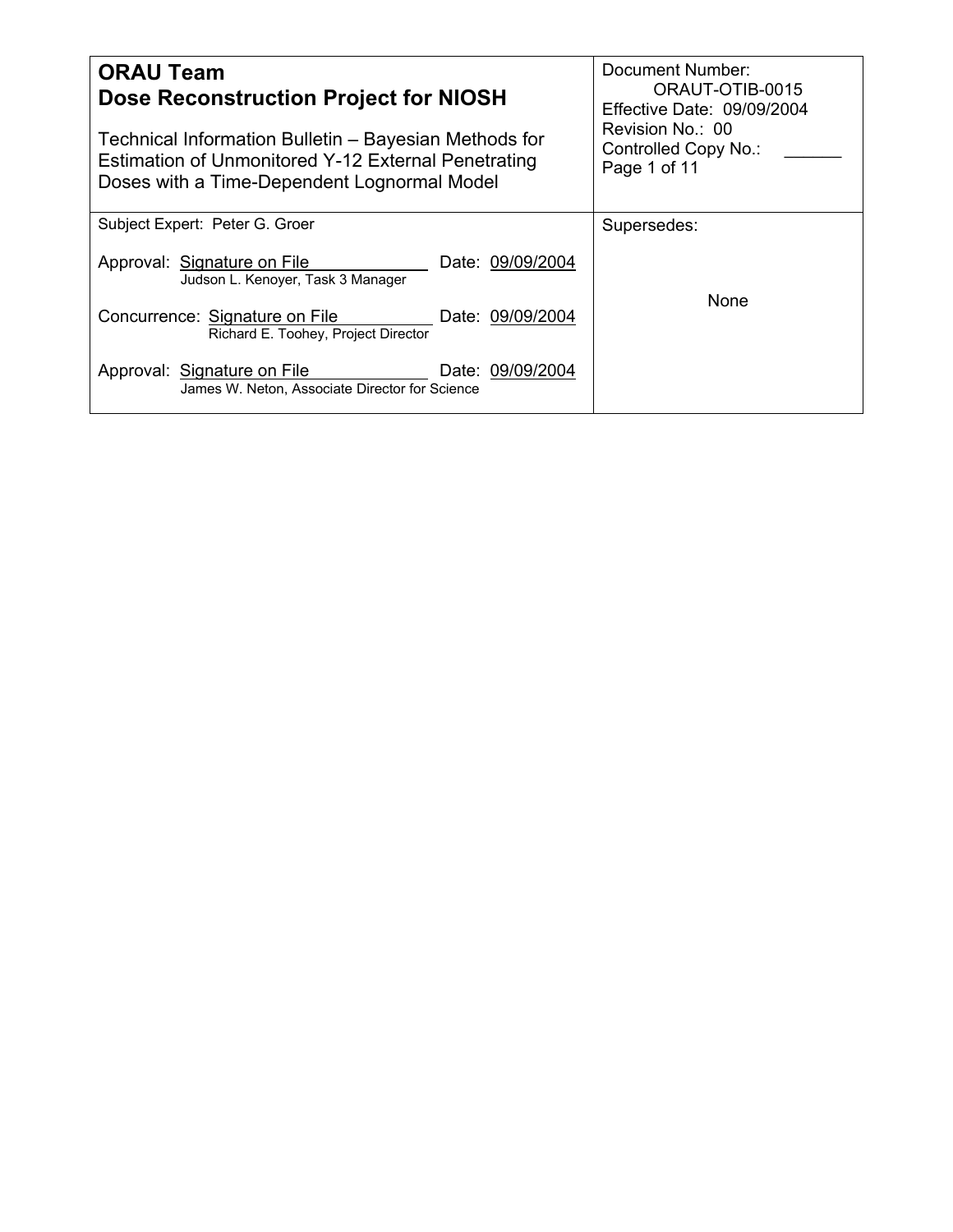| Effective Date: 09/09/2004 | I Revision No. 00 | Document No. ORAUT-OTIB-0015 | Page 2 of 11 |
|----------------------------|-------------------|------------------------------|--------------|

## **RECORD OF ISSUE/REVISIONS**

| <b>ISSUE</b><br><b>AUTHORIZATION</b><br><b>DATE</b> | <b>EFFECTIVE</b><br><b>DATE</b> | REV.<br>NO. | <b>DESCRIPTION</b>                                                                                                                                                                                         |
|-----------------------------------------------------|---------------------------------|-------------|------------------------------------------------------------------------------------------------------------------------------------------------------------------------------------------------------------|
| Draft                                               | 08/24/2004                      | $00-A$      | New technical information bulletin for the<br>Bayesian Methods for Estimation of Unmonitored<br>Y-12 External Penetrating Doses with a Time-<br>Dependent Lognormal Model. Initiated by Peter<br>G. Groer. |
| 09/09/2004                                          | 09/09/2004                      | 00          | First approved issue. Initiated by Peter G. Groer.                                                                                                                                                         |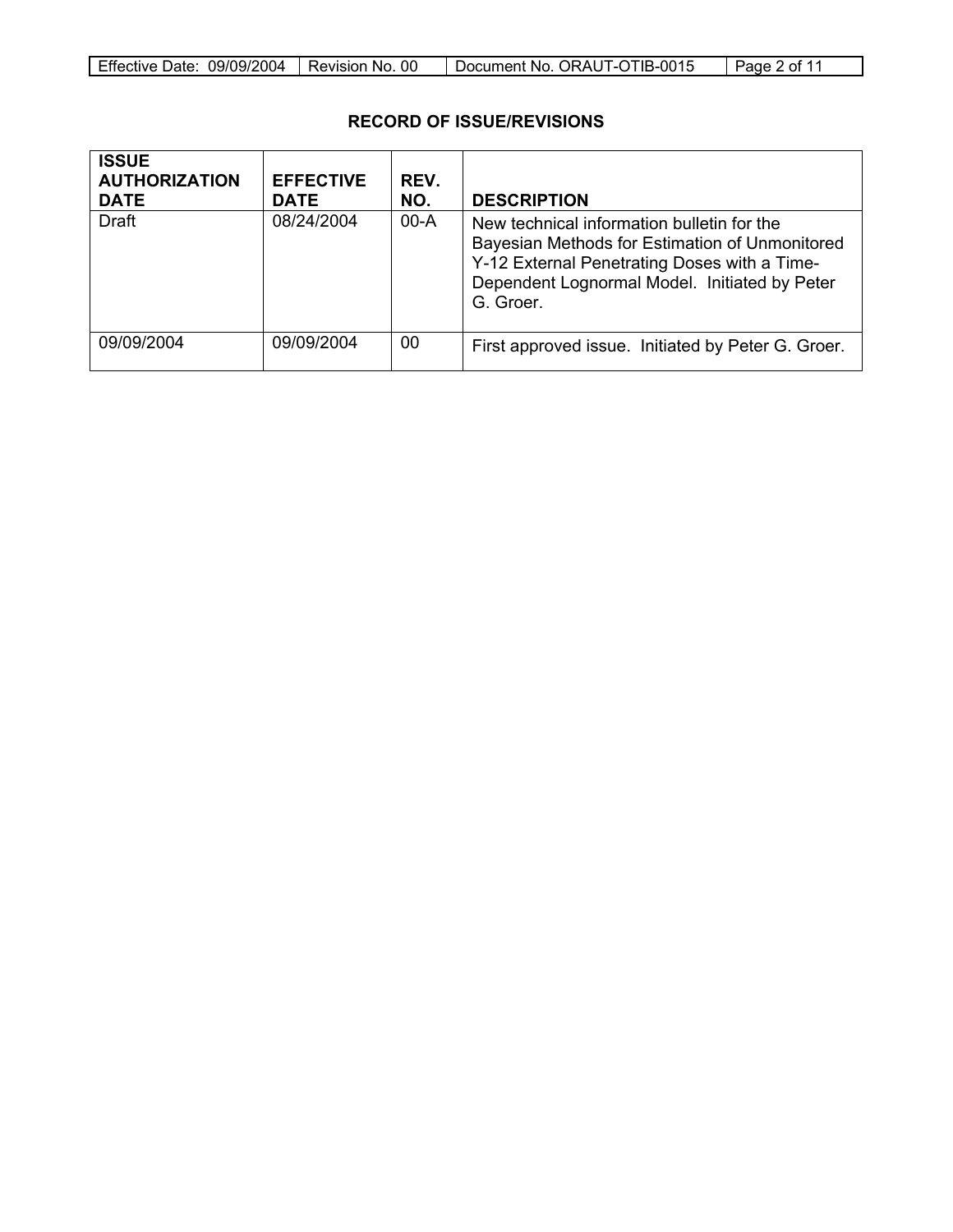# **ACRONYMS AND ABBREVIATIONS**

- LOD limit of detection
- MLE maximum likelihood estimate
- mrem millirem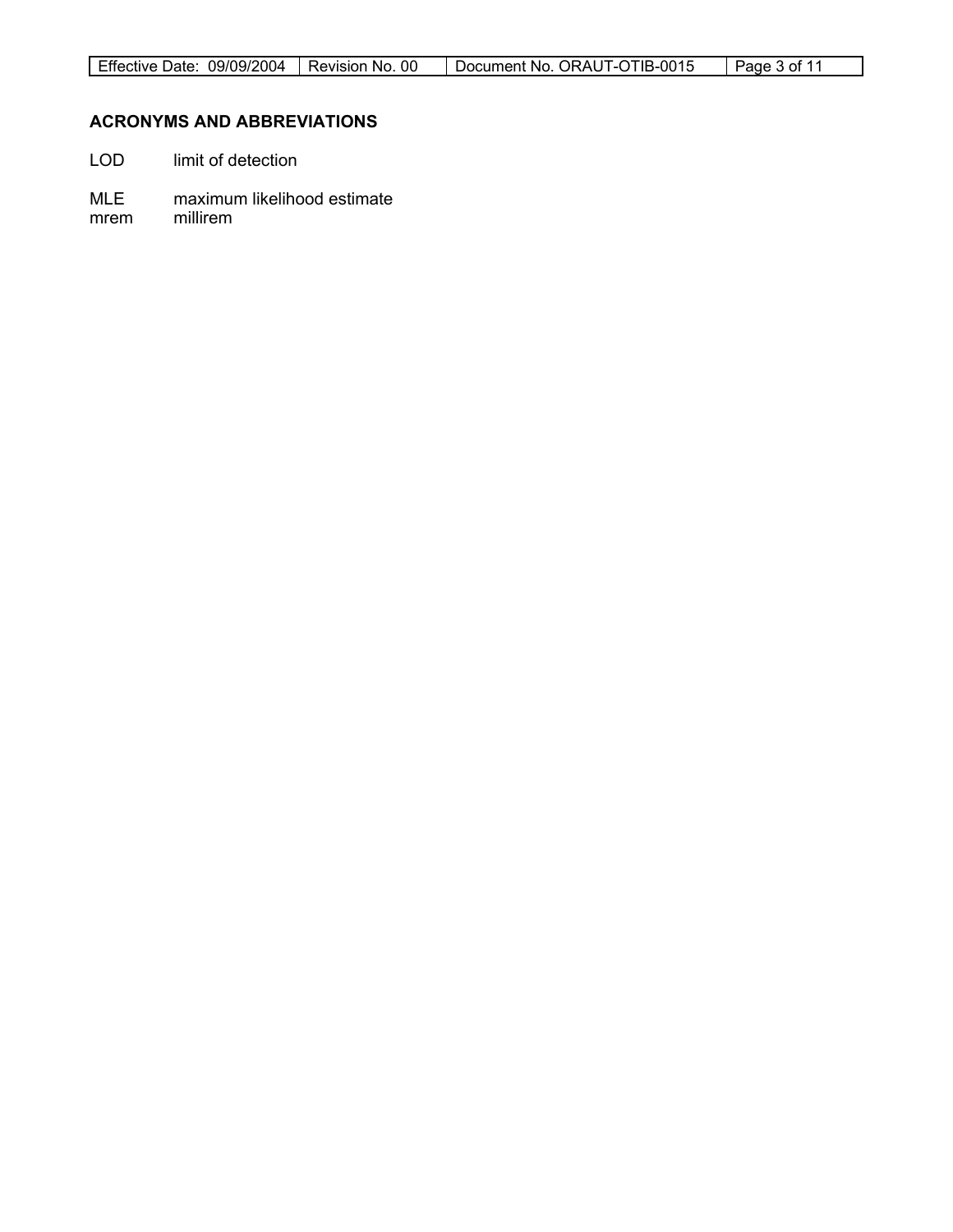| Effective Date: 09/09/2004   Revision No. 00 | Document No. ORAUT-OTIB-0015 | $\vert$ Page 4 of 11 |
|----------------------------------------------|------------------------------|----------------------|
|                                              |                              |                      |

## **1.0 INTRODUCTION**

This document describes Bayesian procedures in general, discusses a Bayesian regression and prediction analysis of external penetrating dose data for Y-12 with a time-dependent lognormal model, and an estimated a scale factor for imputation of unmonitored doses for an individual. The original data set (Watkins et al. 2004) for the regression and prediction analysis incorporated data from 1950 to 1970. This analysis only used the data from 1956 to 1961. For the regression analysis, all doses less than 15 mrem were replaced by 15 mrem. For the estimation of the scale factor, all observations less than or equal to 30 mrem [i.e., the reported limit of detection (LOD)] were treated as left-censored observations. This required some modification of the likelihood construction.

Bayesian methods work for all sizes of data sets, large or small. For the large data set (Watkins et al. 2004) considered here, maximum likelihood estimates (MLEs; Frome and Watkins 2004) are appropriate and produce numerically practically identical results. This is demonstrated by a comparison of Bayesian estimates and the MLEs for the regression analysis and the scaling procedure.

All analyses assumed that the doses in the original data set (Watkins et al. 2004) were precise with the exception of the doses that were treated as left censored.

### **2.0 REGRESSION AND PREDICTION ANALYSIS**

### **2.1 APPROACH**

The analysts estimated the parameters log (*β*) and *µ* for the following time-dependent lognormal model using Bayesian methods:

$$
f(y | \beta, \mu, \sigma) = \frac{1}{\sqrt{2\pi}\sigma y} e^{-\frac{(\log(y) - \log(\beta) + \mu t)^2}{2\sigma^2}}
$$

The probability density shown above was used to construct the likelihood *p*(*D* | log (*β*), *µ*, *σ*) (*D* means *data used*). According to Bayes' theorem the joint posterior density *p*(log (*β*), *µ*, *σ* | *D*) of the model parameters is proportional to the likelihood if uniform priors are used:

$$
p(\log (\beta), \mu, \sigma \mid D) \propto p(D \mid \log (\beta), \mu, \sigma)
$$

Because the parameters of greatest interest are log (*β*) and *µ*, the joint density *p*(log (*β*), *µ*, *σ* | *D*) was first integrated over *σ*. This integration can be done analytically if no left-censored observations are present, and it gives the following expression for the joint posterior density *p*(log (*β*), *µ* | *D*) for log (*β*) and *µ*:

$$
p\left(\log(\beta), \mu | D\right) = \left(\sum_{i=1}^{l_k} \sum_{k=1}^{40} \log(y_{ik}) - \log(\beta) + \mu t_k\right)^{-\left(\sum_{n=1}^{40} l_n - 1\right)/2}
$$

Where *k* labels the forty quarters from 1956 to 1965, and  $I_k$  is the number of observations  $y_{ik}$  in each quarter. The time  $t_k$  is measured in quarter years starting from 1956.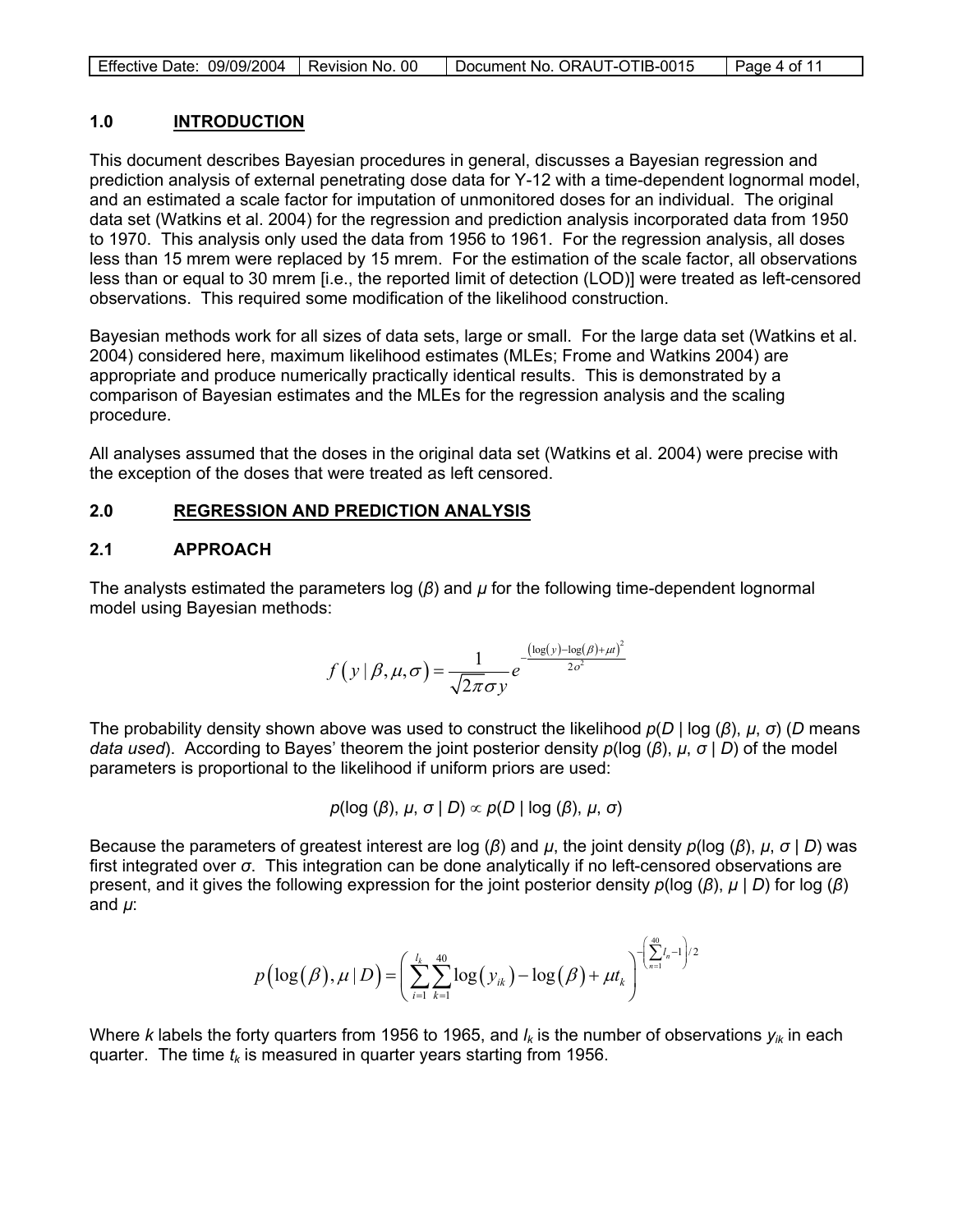|  | Effective Date: 09/09/2004   Revision No. 00 |  | Document No. ORAUT-OTIB-0015 | Page 5 of 11 |
|--|----------------------------------------------|--|------------------------------|--------------|
|--|----------------------------------------------|--|------------------------------|--------------|

Prediction of unmonitored doses is accomplished with the predictive density. This is a strictly Bayesian concept that permits quantitative consideration of parameter uncertainty when making predictions. For the model under consideration the predictive density  $p(y_f | D)$  for a unmonitored observation  $y_f$  is given by:

$$
p(y_f | D) = \int_{\theta} f(y_f | \beta, \mu, \sigma) p(\beta, \mu, \sigma | D) d\theta
$$

The integration is over all model parameters *θ* = {*β*, *µ*, *σ*}. Section 2.2 shows sample plots of *p*(*yf* | *D*) for three different years. Point estimates based on maximum likelihood are compared with posterior expectations obtained by the Bayesian approach.

### **2.2 RESULTS**

Figure 1 shows the joint posterior density  $p(\log (\beta), \mu | D)$  after integration over  $\sigma$ , and Figures 2 and 3 show the marginal posterior densities of the model parameters log (*β*) and *µ*, respectively.



Figure 1. Joint posterior density *p*(log (*β*), *µ* | *D*) (4.1 < log (*β*) < 4.35, 0.07 < *µ* < 0.12).

The posterior expectations (*E*) and standard deviations (*SD*) of the parameters are:

$$
E(\log (\beta)) = 4.2159, SD(\log (\beta)) = 0.02671
$$
  

$$
E(\mu) = 0.09281, SD(\mu) = 0.00453
$$

This agrees with the estimates obtained with maximum likelihood methods in Frome and Watkins (2004), which are:

$$
E(\log (\beta)) = 4.2159, SD(\log (\beta)) = 0.02668
$$
  

$$
E(\mu) = 0.09281, SD(\mu) = 0.00452
$$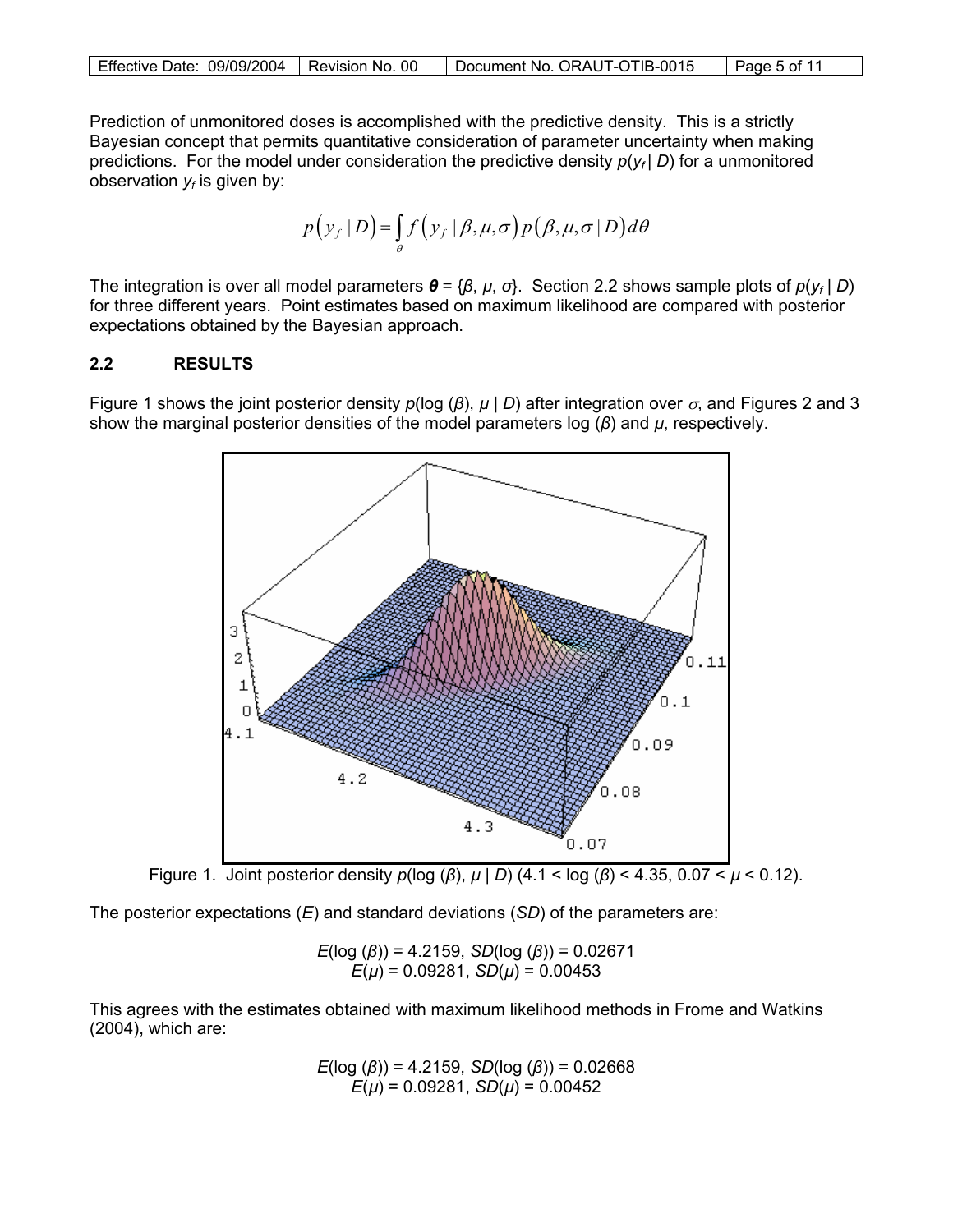

A detailed comparison for 1956 (i.e., *t* = 0) gave the following results:

 $E(log(y_f) | D) = 4.2174$  (which agrees with  $E(log (\beta))$  from above because  $t = 0.$ ) *SD*( $log(y_f) | D$ ) = 0.9867  $E(y_f | D) = 110.32$  $SD(y_f | D) = 142.37$ 

These results imply a geometric mean of  $GM(y_f | D) = 67.57$  and a geometric standard deviation of  $GSD(y_f | D) = 2.69$ .

The corresponding estimates based on maximum likelihood techniques (Frome and Watkins 2004) are:

$$
E(\log(y_f) | D) = 4.2159 = E(\log(\beta))
$$
 from above because  $t = 0$ )  
SD(log(y\_f) | D) = 0.9916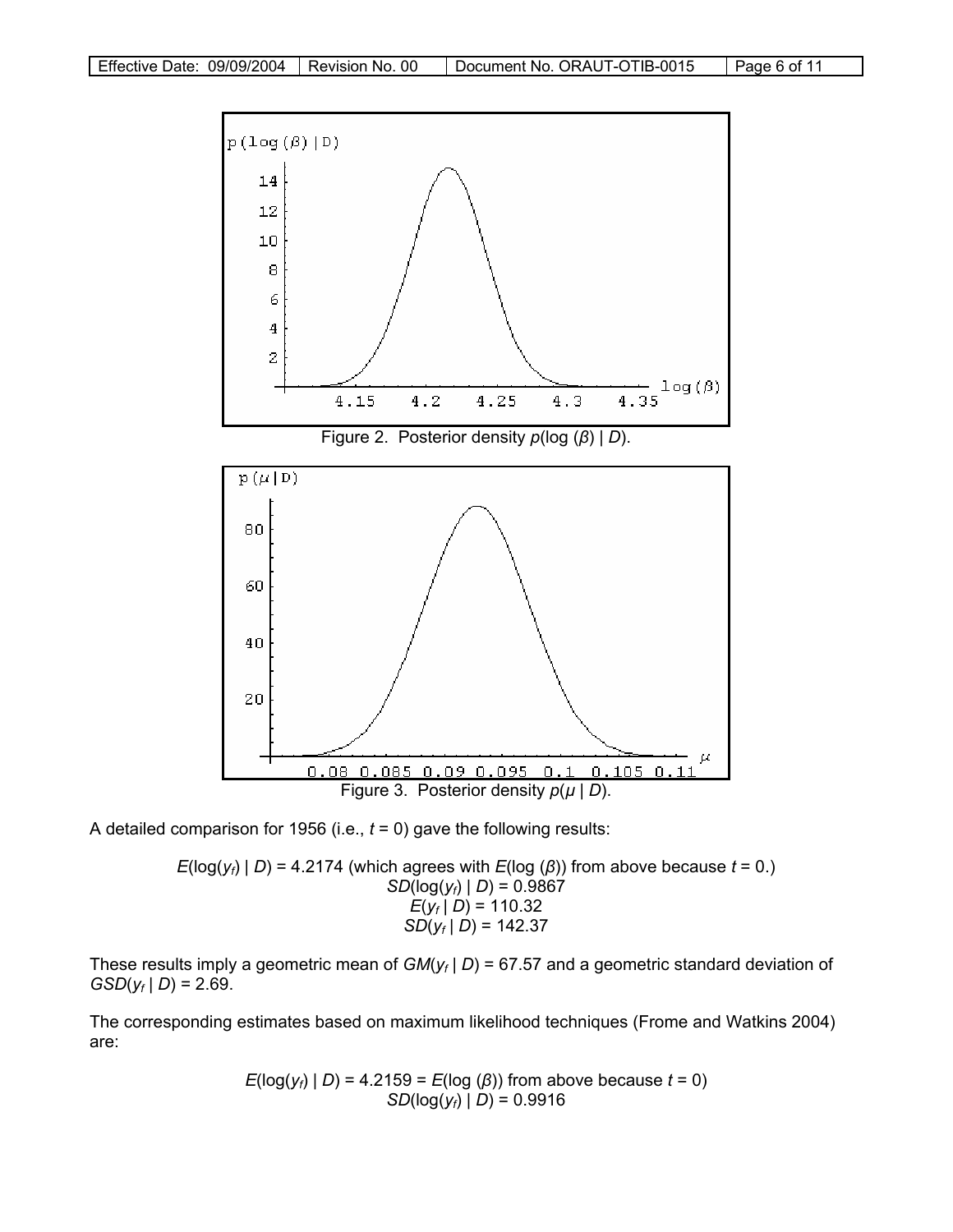| Effective Date: 09/09/2004   Revision No. 00 | Document No. ORAUT-OTIB-0015 | Page 7 of 11 |
|----------------------------------------------|------------------------------|--------------|

$$
E(y_f | D) = 110.78
$$
  
SD(y<sub>f</sub> | D) = 143.31

Again, these results imply a geometric mean *GM*(*yf* | *D*) = 67.75 [sic] and a geometric standard deviation  $GSD(y_f | D) = 2.69$ .

Figure 4 shows that the exact and the approximate lognormal predictive (dashed) densities are practically indistinguishable.



The right tail probability  $p(y_f > 346.2 | D) = 0.05$  also agrees with the tail probability calculated with the approximate predictive density.

Figures 5 and 6 show two additional plots of  $p(y_f | D)$  for 1951 and 1957, respectively. Some point estimates for the same years are:

| Year | $E(log(y_i))$ | $SD(log(y_i))$ |
|------|---------------|----------------|
| 1951 | 4.6812        | 0.9928         |
| 1957 | 4 1243        | በ 9920         |

The corresponding MLEs are:

| Year | $MLE(log(y_i))$ | $SD(log(y_i))$ |
|------|-----------------|----------------|
| 1951 | 4.6800          | 0.9914         |
|      | 4 1231          | 0.9918         |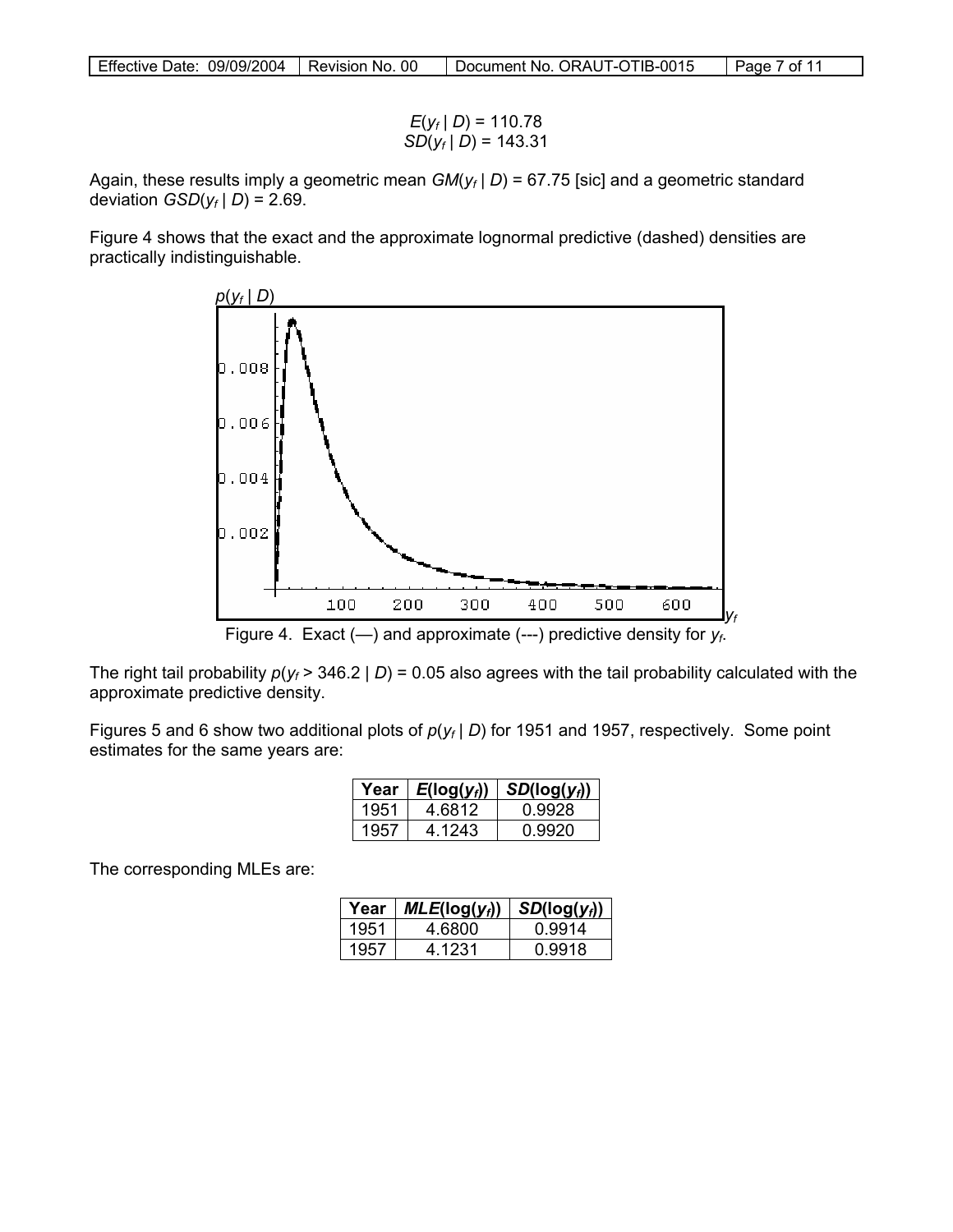

## **2.3 CONCLUSIONS**

For this large data set, without censored observations, the difference between exact predictive densities and their lognormal approximations is negligible (see Figure 4). For the data set with left censoring at the reported LOD of 30 mrem, some difference between exact and approximate densities would be expected, dependent on the number of censored observations. The magnitude of the difference must be evaluated numerically because the likelihood terms for observations censored at, for example, *d*, shown below prevent symbolic integration over the parameter *σ*:

$$
\int_0^d \frac{1}{\sqrt{2\pi} \sigma x} e^{-\frac{(\text{Log}[x]-\mu)^2}{2\sigma^2}} dx
$$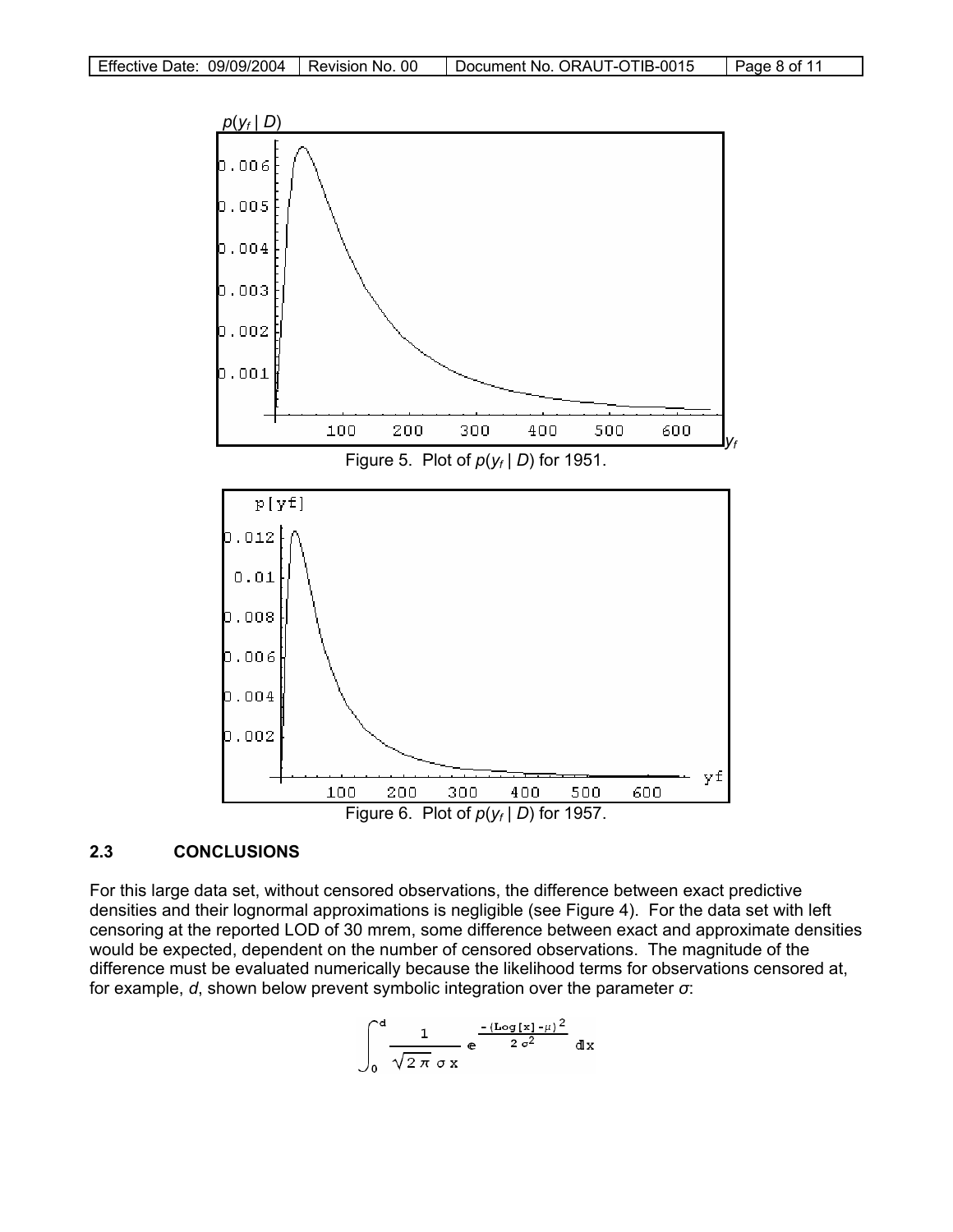| Effective Date: 09/09/2004   Revision No. 00 |  | Document No. ORAUT-OTIB-0015 | Page 9 of 11 |
|----------------------------------------------|--|------------------------------|--------------|
|----------------------------------------------|--|------------------------------|--------------|

#### **3.0 BAYESIAN ESTIMATION OF A SCALE FACTOR FOR IMPUTING UNMONITORED DOSES**

### **3.1 APPROACH**

For a Y-12 worker, whose potential for exposure before 1961 is judged to be the same as after 1961, it is possible to estimate a scale factor  $\varphi$  based on the worker's post-1961 dose records. This parameter *φ* measures the discrepancy between the worker's dose and the population dose after 1961 (Frome and Groer 2004).

The Bayesian estimation of *φ*, defined above, starts again with a likelihood similar to *L*(*φ*|*d***,**µ,*σ***)** (Frome and Watkins 2004). The likelihood used for the Bayesian analysis is slightly different because  $d_t$  = 0 is treated as a left-censored observation whenever it occurs. Using a subscript *c* (meaning *censored*) to differentiate it from *L*(*φ*|*d***,**µ,*σ*) (Frome and Watkins 2004), the likelihood is now given by the following expression:

$$
L_C(\varphi | d, \mu, \sigma) \propto \prod_{i=1}^{17} \left( \frac{1}{\sigma_i} e^{-(\log(d_i) - \mu_i - \varphi)^2} \right) \times F_C(\varphi)
$$

Constants not depending on *φ* have been dropped for brevity, and *i* indicates all quarters for which  $d_i > 0$ . For the example presented below,  $F_c(\varphi)$  is a product of three terms of the generic form:

$$
f_C(\varphi \mid \mu_t, \sigma_t) = ErfC\left(\frac{\mu_t + \varphi - \log(30)}{\sqrt{2}\sigma_t}\right)
$$

where *µt* and *σt* are replaced by the corresponding numerical estimates for the quarters for which  $d_t$  = 0. The following integral defines the right-hand side of  $f_c$  above:

$$
\int_{0}^{30} \frac{1}{\sigma_t d_t} e^{-\frac{\left(\log(d_t) - \mu_t - \varphi\right)^2}{2\sigma_t^2}} d d_t = Erfc\left(\frac{\mu_t + \varphi - \log(30)}{\sqrt{2}\sigma_t}\right)
$$

The upper limit of the integral (30 mrem) is the reported LOD mentioned above.

The posterior density of  $\varphi$ ,  $p(\varphi|D)$ , is proportional to  $L_c(\varphi|\mathbf{d},\mu,\sigma)$  given above (*D* means the dose data of the individual in the example considered here).

### **3.2 RESULTS**

Figure 7 shows a graph of the posterior density of *φ*. The expectation [*E*(*φ*|*D*)] is 0.492, and the variance [*Var*(*φ*|*D*)] is 0.0369.

A Bayesian analysis treating  $d_t = 0$  as left-censored observations was applied to check the accuracy of the approximation of replacing non-detects by the conditional expectation of  $y$ ,  $y^o_t$  (Frome and Groer 2004).

The slight difference between *E*(*φ*|*D*) and the MLE result (Frome and Watkins 2004) is caused by the two different methods used to deal with non-detects.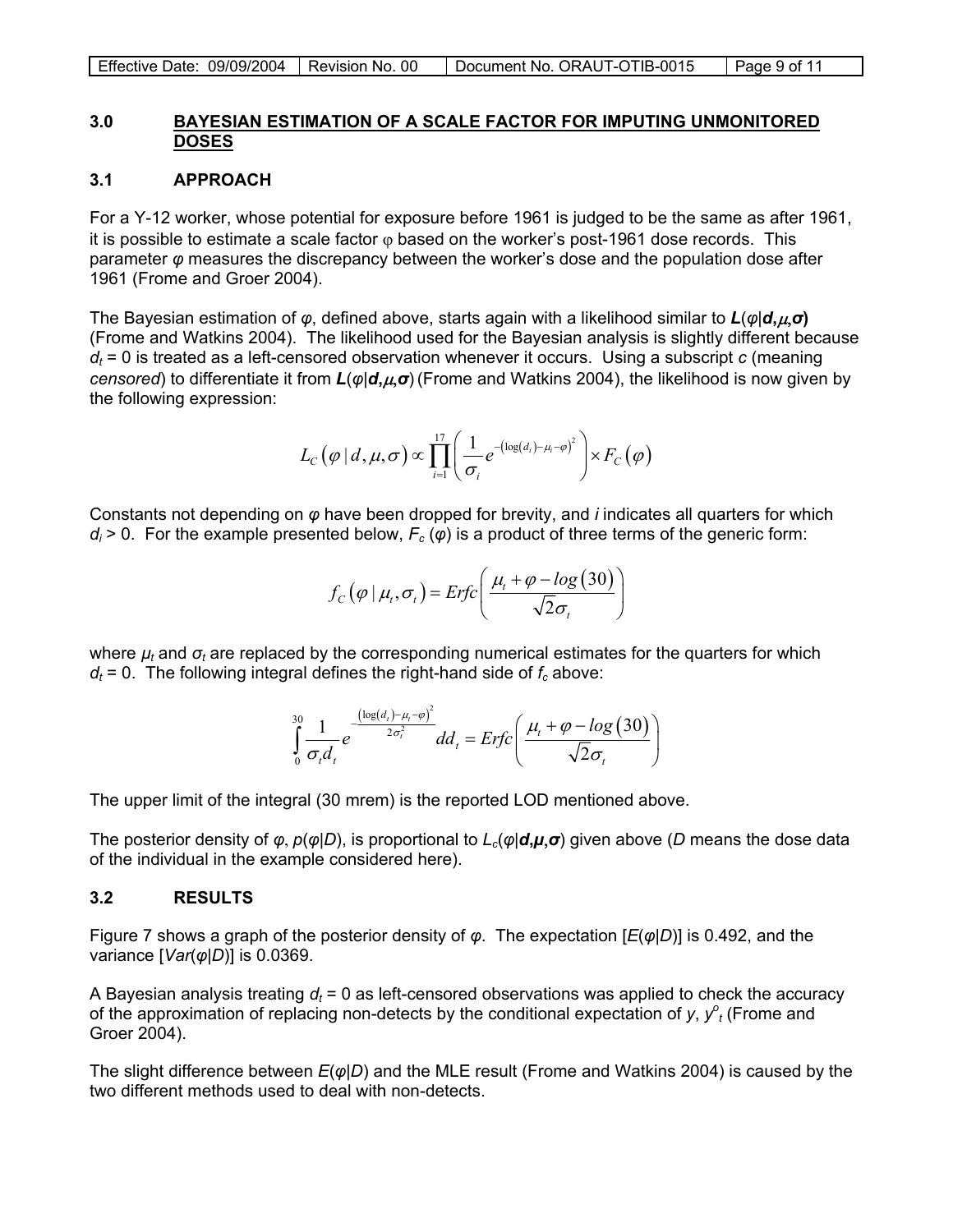